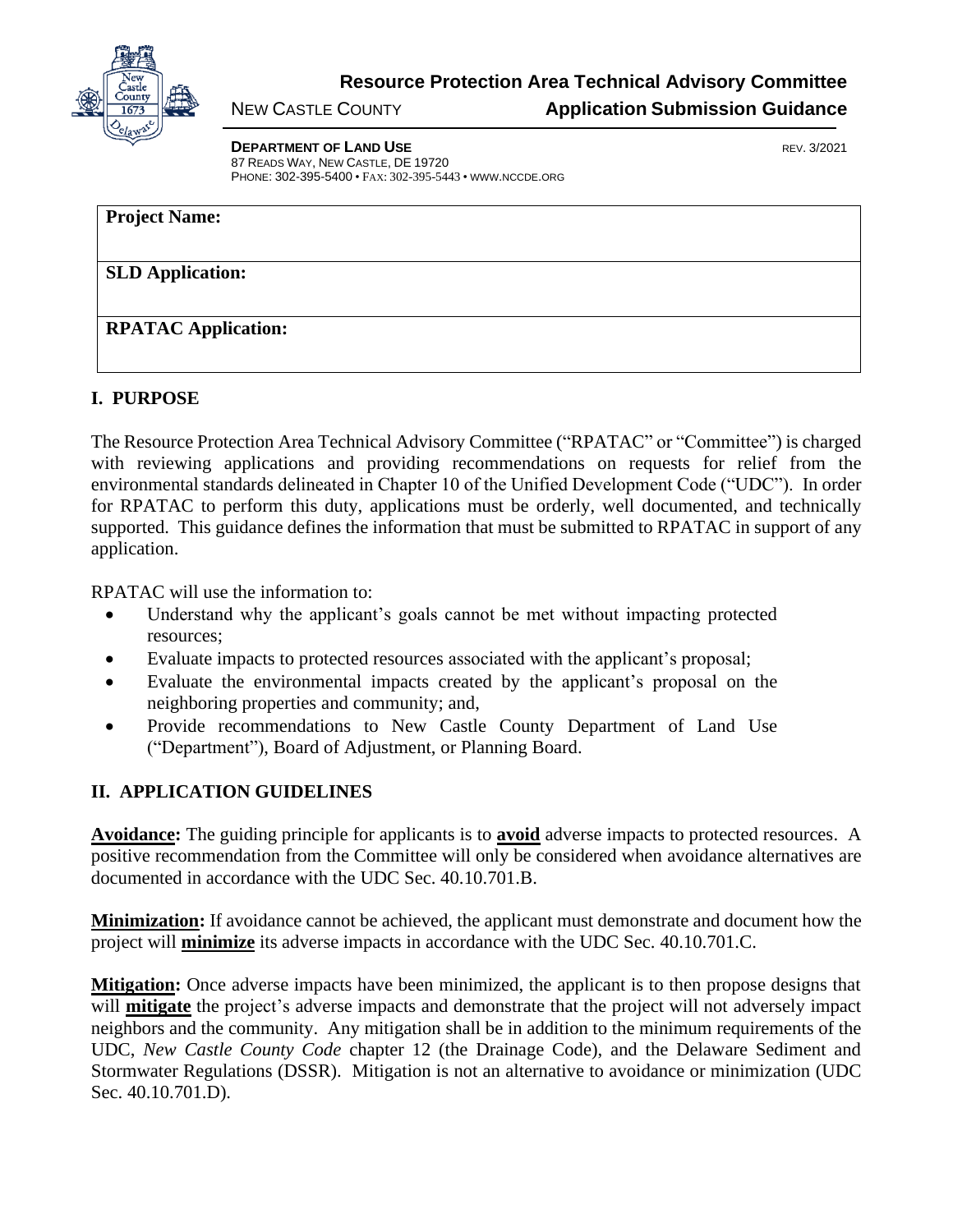The applicant must demonstrate through their Environmental Impact Assessment (EIA) and design documents that each of the required elements outlined in the UDC Sec. 40.10.701 have been systematically and fully evaluated such that the RPATAC is able to consider and act on the applicant's proposal.

The Department may confer with appropriate RPATAC agencies to ascertain whether the application is complete. If there are any missing or incomplete items, the Department shall issue a report that includes those comments received from applicable RPATAC agencies along with the Department's determination of status (UDC Sec. 40.31.150). A public hearing will be scheduled only after the submission is determined to be complete by the Department.

RPATAC seeks assurance that applications can be executed in agreement with the proposal presented at the public hearing. To that end, the applicant must demonstrate that the proposed methodologies to offset the environmental impacts are functionally feasible using sound engineering means and methods and be guided by applicable codes and standards. For example, stormwater management calculations are required to demonstrate the ability to capture and retain the volumes assumed in the water budget calculations utilizing the National Oceanic and Atmospheric Administration (NOAA) Curve C rainfall distributions. The responsible qualified professional(s) shall attend the public hearing to address questions or issues that may arise concerning the technical documents.

## **III. REQUIRED INFORMATION**

**1.0 Environmental Impact Assessment Report Requirements.** All technical documents upon which the application relies shall be incorporated into the EIA. At the discretion of RPATAC, new technical documents distributed for the first time during the public hearing may not be considered by RPATAC. To demonstrate the requirements for a complete EIA, as required by UDC Sec. 40.10.701, the following shall accompany any submission:

- 1.1. The Department's exploratory review report, identifying the status of the application as Conditionally Approved.
- 1.2. Exploratory Plan, including a certification that it accurately represents existing and proposed site conditions.
- 1.3. Landscape Plan, including a certification that accurately accounts for existing and proposed site conditions.
- 1.4. Resource Mapping, clearly depicting all UDC Article 10 natural resources, based upon current data:
	- 1.4.1. Protected lands shall be calculated per UDC Table 40.05.420.
	- 1.4.2. Vegetation shall be delineated using the outer dripline within 1-year prior to the submission date of the exploratory application to the Department of Land Use. This requirement includes, but is not limited to forest, specimen trees, wetlands, and brush areas.

Applications proposing groundwater recharge, or as may be relevant to the mitigation of the resource, shall also include:

- 1.5. Climatic Water Balance, prepared consistent with the DSSR and in accordance with the Delaware Ground-Water Recharge Design Manual.
- 1.6. Stormwater Management Report, when stormwater management facilities are proposed to serve a dual purpose of satisfying water budget needs (mitigation) and stormwater